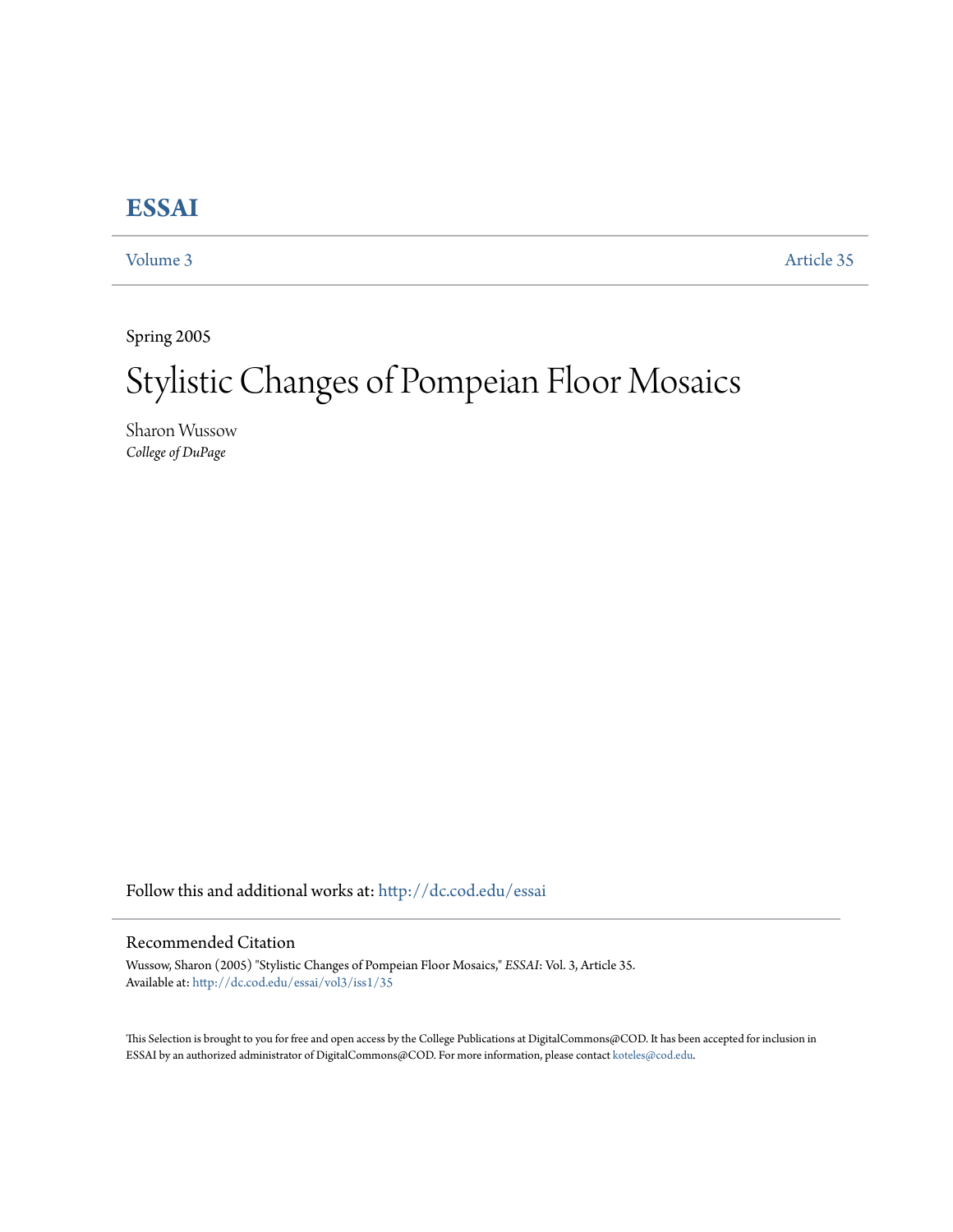Stylistic Changes of Pompeian Floor Mosaics

by Sharon Wussow

(Honors Art 211)

The Assignment: Write an 8-to-10 page, fully cited, MLA format research paper about an art history topic of your choice from the Ancient through Medieval time periods, and from the Western region.

his analysis explores the reasons underlying the stylistic changes in Pompeian floor mosaics produced from the second century B.C. through the first century A.D. Duri time the style progressed from artistically simplistic mosaics produced from the second century B.C. through the first century A.D. During this time the style progressed from artistically simplistic to exquisitely complex to modestly detailed. The change from highly complex to less detailed at first seems to be a step backwards because of its diminished intricacy. This examination will show that the latter changes in the style of Pompeian floor mosaics may be attributed to the efforts of mosaicists to make the people within the room at ease by avoiding unnaturally placed illusionistic images, and by minimizing competing wall and floor décor.

Excavation of Pompeii has been going on for more than 250 years. The ancient city, which was buried by approximately twelve feet of ash and pumice from the eruption of the volcano Vesuvius in A.D. 79 (Stewart 75), remained hidden for nearly seventeen centuries before haphazard exploration began in 1748. In the 1860s, a systematic effort of excavation was instituted. Archeologists began to make casts of the eruption's victims, introduced a numbering system for identifying buildings, and adopted the practice of conserving finds in place (Ward-Perkins and Claridge 11). Two thirds of the buried city has been excavated, and work is still in progress. Early in the process, excavators removed objects as they were unearthed and moved them to museums for display. Now archaeologists strive to preserve their findings in their original resting places in order to present a more accurate depiction of life in Pompeii (Skurdenis 62). Fortunately, as items were removed, the excavators took notes so that today we can reconstruct the original arrangement (L'Orange and Nordhagen 36).

Various methods of construction were used on the floor mosaics of Pompeii. The means of decorating a floor date back to the fifth century B.C., and has its roots in Greece, where many pebble mosaics have been preserved. In these earliest floor mosaics, Turner explains that uncut pebbles were arranged with some detail in interlocking and overlapping figures (159). This led to the early method of mosaic construction evident in Pompeii known as *opus signinum*, defined by Joyce as "a cement embellished with designs picked out in white marble tesserae" (253). Ling's definition, "mortar containing an aggregate of crushed terracotta," emphasizes the substrate rather than the design (139). In both cases, the method lacks the precision that becomes apparent in later techniques. A more exacting method of mosaic construction also found in the earliest mosaics is *opus sectile*, a term which Ling uses to describe mosaics in which the "surface decoration [is] obtained by cutting pieces of stone to special geometric or other shapes" (139). This method typically fits the pieces of stone closer together than in *opus signinum*. *Opus tessellatum* is a term used to describe any floor mosaic made from tesserae (Ling 7), the cubes of stone, terra cotta or marble embedded in the cement or mortar (Ling 139). When the tesserae are

1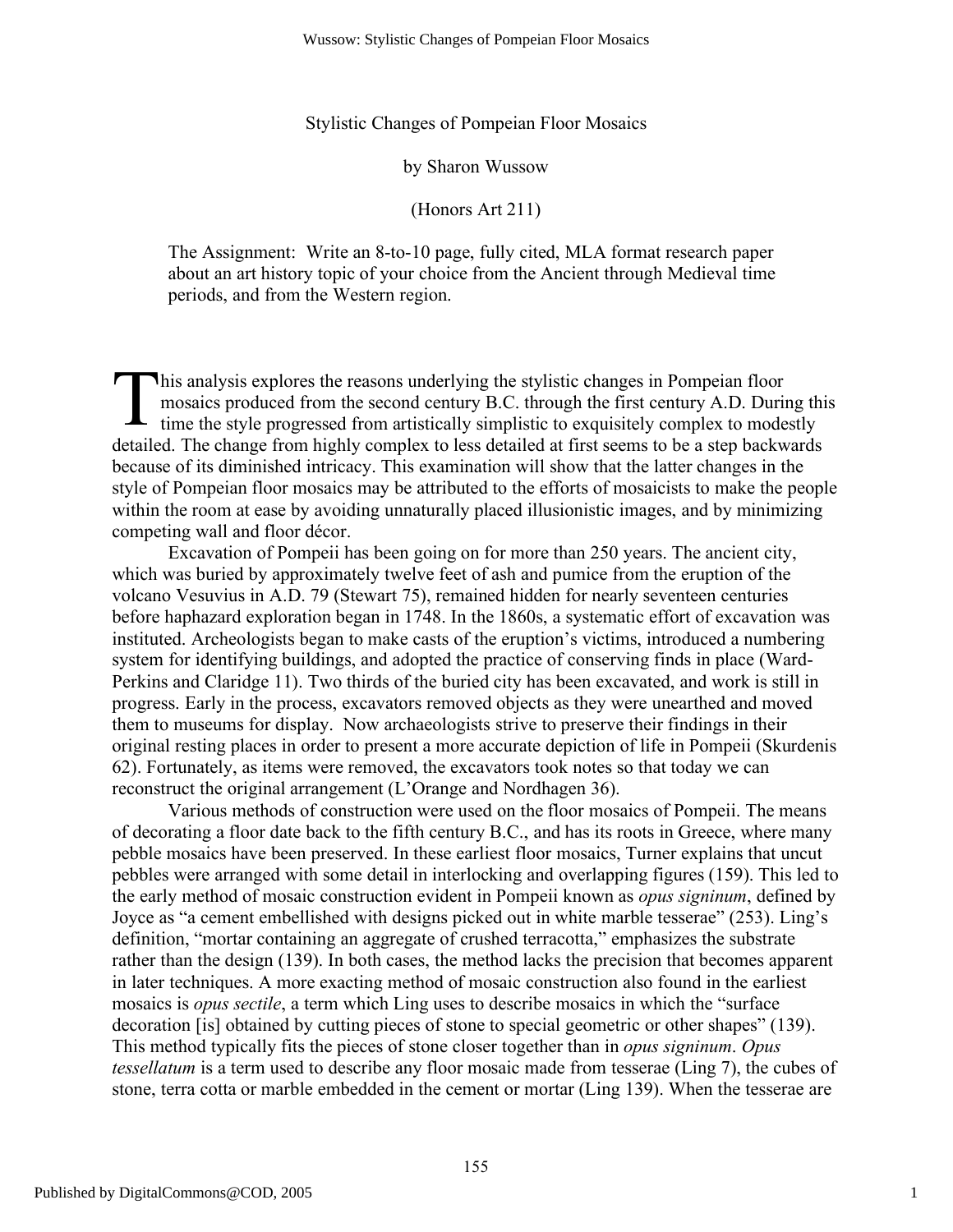small and closely packed, they produce complex and subtle effects through juxtapositioning of colors that merge when viewed from a distance, much as the mixing of pigment in a painting (Ling 10). When the tesserae undulate around figures in a worm-like fashion, particularly in highly detailed mosaics such as emblemata, the method is known as *opus vermiculatum* (Ling 25).

The surviving Pompeian floor mosaics provide a wealth of information about their construction methods. Turner explains that we rely primarily on the surviving examples of mosaics for evidence of construction methods with backing from some written and epigraphic records. Based on this information, she states that "It is generally believed that ancient floor mosaics were produced *in situ*" (154). Turner later allows for the exception of "emblemata, which are inset panels of images or ornamental motifs made of fine, precisely set tesserae that could be produced in another location. Emblemata were normally preset on trays of stone or terracotta, which were then embedded in the setting-bed" (155). Ling concurs with Turner, adding that there is both literary and archaeological evidence that emblemata were manufactured for export (14).

The styles of Pompeian floor mosaics progressed through distinct phases during their relatively short history. The earliest examples are geometric designs of white marble tesserae inlaid in mortar. According to Joyce, the earliest mosaics of Pompeii are of *opus signinum* with geometric designs of trellis and cross-star, and of *opus sectile* in which the pavements are of irregularly cut stones. Joyce dates these pavements to the third century B.C. by associating them with "distinctive and datable styles of building construction and wall decoration" (253-4).

Geometric patterns play a major role in Pompeii's floor mosaics. An early style that remains in use throughout Pompeii's history is the use of one or more geometric patterns of white and black tesserae set in cement mixed with bits of terracotta. The simplest design is an arrangement of rows covering the entire floor (Figure 1), or surrounding a section with a different pattern (Figure 2). Nearly as common is the meander pattern, which appears both as a border (Figure 2) or as a central panel (Figure 3), and the trellis, which is used to cover the whole floor or the center section (Figure 3). Less frequently used is the imbrication pattern (Figure 2). These examples demonstrate that the floor mosaics use a limited set of geometric patterns that are combined in a great variety of ways. Occasionally mosaicists included foliate motifs such as leaves, vines, and palmettes, with geometric patterns (Joyce 254-5).

The period of First Style wall decoration was concurrent with the production of many fine emblemata (singular, emblema). These delicate panels, often prefabricated on trays of marble or terracotta, were installed in the middle of mosaic floors and surrounded with designs made from coarser material. Highly skilled craftsmen produced sophisticated illusionistic images using tesserae sometimes as fine as a millimeter in width (Stewart 94). The color scheme of basic hues of red, yellow, black and white was dictated by the natural colors of the material (Ling 29). These panels could be constructed in a workshop and even exported. An example of an emblema which was imported into Pompeii from the East, judging from the signature of Dioscurides of Samos, an island in the eastern Aegean, is the panel depicting a scene from a comedy by the Athenian playwright Menander (Figure 4) (Ling 15). At times emblemata were reused; they were removed from one mosaic pavement and installed in another, sometimes in a different house. Ward-Perkins gives an example of this practice in the mosaic portrait of a woman. It was found in the middle of a colorful *opus sectile* pavement made shortly before the eruption of Vesuvius, but the emblema is believed to have been made near the end of the first century B.C. (Figure 5) (138).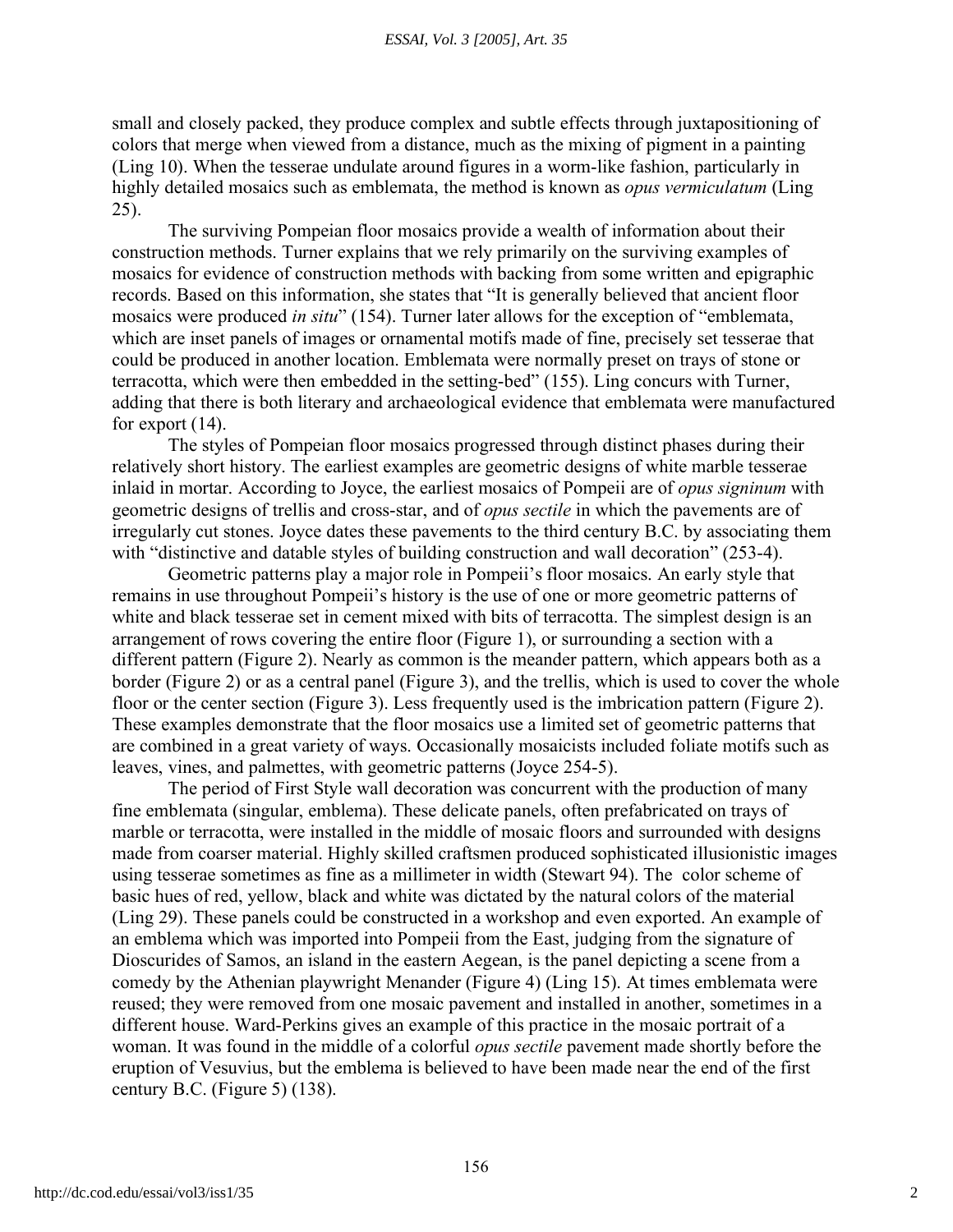As styles changed, mosaicists became more skillful in producing illusionistic pavements. One of the most spectacular examples of detailed pictorial mosaics, dating to the late second century B.C., is the pavement known as the Alexander Mosaic from the exedra of the House of the Faun, a private residence rivaling some palaces in size (Figures 6, 7, and 8). This mosaic coupled with the size of the patron's home left no question about the affluence of the homeowner, because as Stewart points out, wealth in that day was exhibited not only by the size of houses, but also by the skill required to execute the mosaics within the houses (97). This expansive image measuring about 3.13 x 5.82 meters represents the battle between Alexander the Great and the Persian king Darius III (de Grummond 33). The style and content of the scene lead most scholars to conclude that the mosaic is a copy of a painting (Stewart 94). The mosaicists extensively used the technique of *opus vermiculatum* to achieve a high level of illusionism including the use of remarkable foreshortening and intricate spatial recession (Turner 160). Some argue that the mosaic may have been imported from the East as were the Menander emblemata (Ling 32).

The art of mosaics sustained its pinnacle of intricate emblemata through the first century B.C., while gradually shifting to a style of less detail. By the beginning of the first century B.C. mosaicists had long demonstrated superior ability in varied coloring, modeling, perspective and foreshortening by intricate arrangements of tiny tesserae. Yet, for all the beauty of these highly detailed pavements, there were dissatisfactions associated with them. The placement of a picture on the floor caused distortion because of the angle from which people viewed the image. Also, from most locations within a room, the picture was not seen in an upright orientation. In response to these challenges, mosaicists began an aesthetic shift away from the use of illusionistic emblemata. They adopted the use of central abstract images or all-over patterns such as perspectival cubes in three colors, which could be achieved by the use of tesserae or with larger pieces using the *opus sectile* method, as was the case in a pavement in the House of the Faun (Figure 9) (Ling 32-33).

As floor decoration moved away from the use of colorful figures and began to use black figures on a white background and monochrome patterns, some pavements were produced that seemed to straddle the styles. A mosaic from the third quarter of the first century B.C. which represents this transitional stage is a pavement in the bath suite of the House of the Menander at Pompeii. This mosaic has both black and colored figures: the people are executed as black silhouettes, and the sea creatures and plant incorporate some red and grey. The images are surrounded by borders of the wave-crest and meander patterns (Figure 10). The placing of the figures on a white background rather than in an illusionistic landscape, plus the change of orientation among figures, achieved the desired effect of allowing the viewer to see the images as mere floor decoration (Ling 39-41). Another example of a mosaic which straddles styles is a pavement that incorporated the now less popular emblema with the newly emerging geometric pattern of a labyrinth. This mosaic from the House of the Labyrinth (so named because of the mosaic unearthed there) dates to the early first century B.C. (Figure 11) (Ling 38-39).

Black figures and patterns became the prominent style in the next century. A theme that was repeatedly used in floor decoration after emblemata fell out of favor was a fierce guard dog worked in black and white that was usually placed in the vestibule of a house (Figures 12 and 13) (Ling 38-39). L'Orange and Nordhagen point out that this technique is sometimes called 'black-figured', a term used in the study of Greek vases, here used to describe black figures on a white background (38). Joyce explains that some of the new two-dimensional black and white patterns were translations of designs that were popular in the polychrome mosaics. An example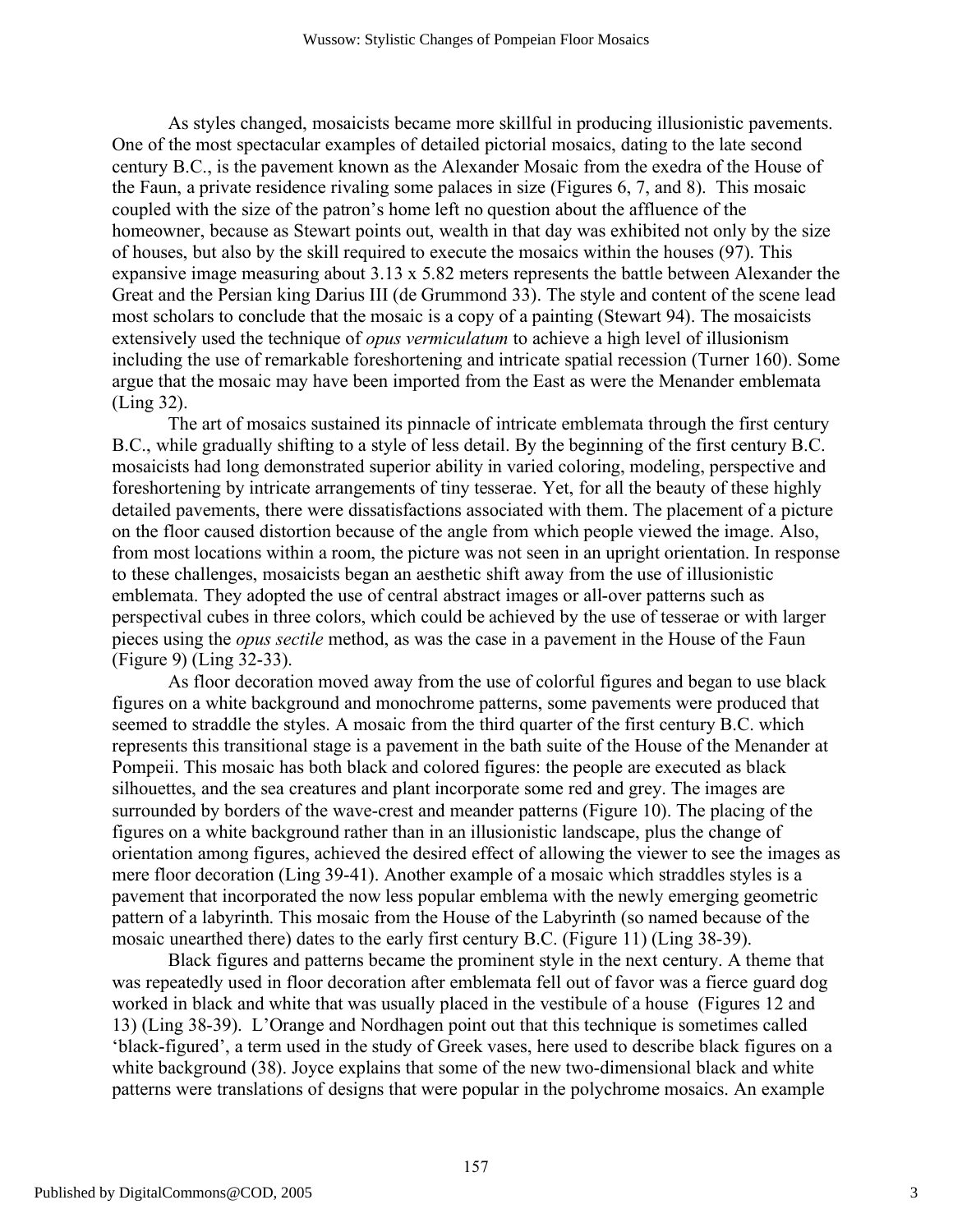is a large central panel of a pattern of intersecting circles (Figure 14) (261). These monochrome floors were undoubtedly less expensive to make since they used larger tesserae and were greatly simplified by their basic color scheme. Furthermore, mosaicists developed a method for creating larger portions of mosaics, such as arms and legs of figures, in their workshops, which allowed greater prefabrication off site (L'Orange and Nordhagen 38).

To summarize the chronology of changes in Pompeian floor mosaics, they began as pieces of marble and stone pressed into mortar to create a pattern. In these earliest decorative pavements, much of the mortar remained exposed. This progressed to more advanced geometric patterns of black and white tesserae that covered the surface of the mortar. Later, mosaicists used illusionistic panels in the center of the floors surrounded by polychrome or monochrome geometric patterns. In some notable cases, the illusionistic area was made so large as to cover the whole floor. Gradually, floor decoration became more conservative, using all-over lozenge or geometric patterns of various colors. Lastly, floors returned to black and white designs, this time incorporating figures in the central area of the floor and bordering the floor with geometric patterns. The question at hand is why the styles changed in the way they did. There are numerous opinions on this issue.

Ling sees the change in floor styles as a reaction to the awkwardness of viewing an illusionistic image on a pavement coupled with the shift to placing illusionistic pictures on the walls. He observes that by the beginning of the first century B.C., at a time when walls were decorated in the First Style with plaster worked in blocks to resemble marble, tessera mosaics had progressed as far as possible in the replication of illusionistic pictures. Mosaicists had achieved "[v]aried colouring, modeling by light and shade, perspective and foreshortening… by painstaking arrangements of thousands of tiny pieces of different kinds of stone" (Ling 32). Although they had produced some illusionistic mosaics that filled entire floors, they usually restricted this fine work to a small area in the center of a floor, probably due to considerations of time and money. Ling theorizes that people were not satisfied by the placement of illusionistic images on floors because in this setting it was difficult to view them to their full advantage (33). The perspective was distorted by viewing the image from an angle rather than straight-on unless an individual stood directly above the picture. Also, the images were generally oriented toward the entrance of a room, meaning that anyone elsewhere in the room saw the picture from the side or above. Ling furthers his theory by pointing out that "an illusionistic picture, with its capacity for opening a window into another spatial dimension, is curiously out of keeping with the function of a floor as the architectural element which should above all seem solid and impenetrable" (32-33). Ling says that all these reasons led mosaicists to abandon the use of illusionistic panels in favor of abstract images on a white background that did not require a particular orientation, or all-over patterns such as a much used design of receding and advancing cubes shown in perspective (32-33). Ling connects this change in floor decoration styles with the shift to Second Style wall decorations with their expansive illusionistic paintings, stating that to use such detail on both the floor and walls would be overwhelming (35).

Joyce implies that mosaicists tired of illusionistic panels after pushing this art to its limit, and chose to use their increased skills on a new implementation of the ageless geometric style. Joyce suggests that mosaicists at Pompeii replaced the illusionistic style with its centralized emblema with monochrome surfaces that were readable from any point of view as an adaptation to the "architectural milieu" (82-83). Joyce states that other scholars theorize that mosaicists changed to a black and white floor decoration in order to distinguish the floors from mosaic walls, but refutes this point of view by arguing that black and white floor mosaics had already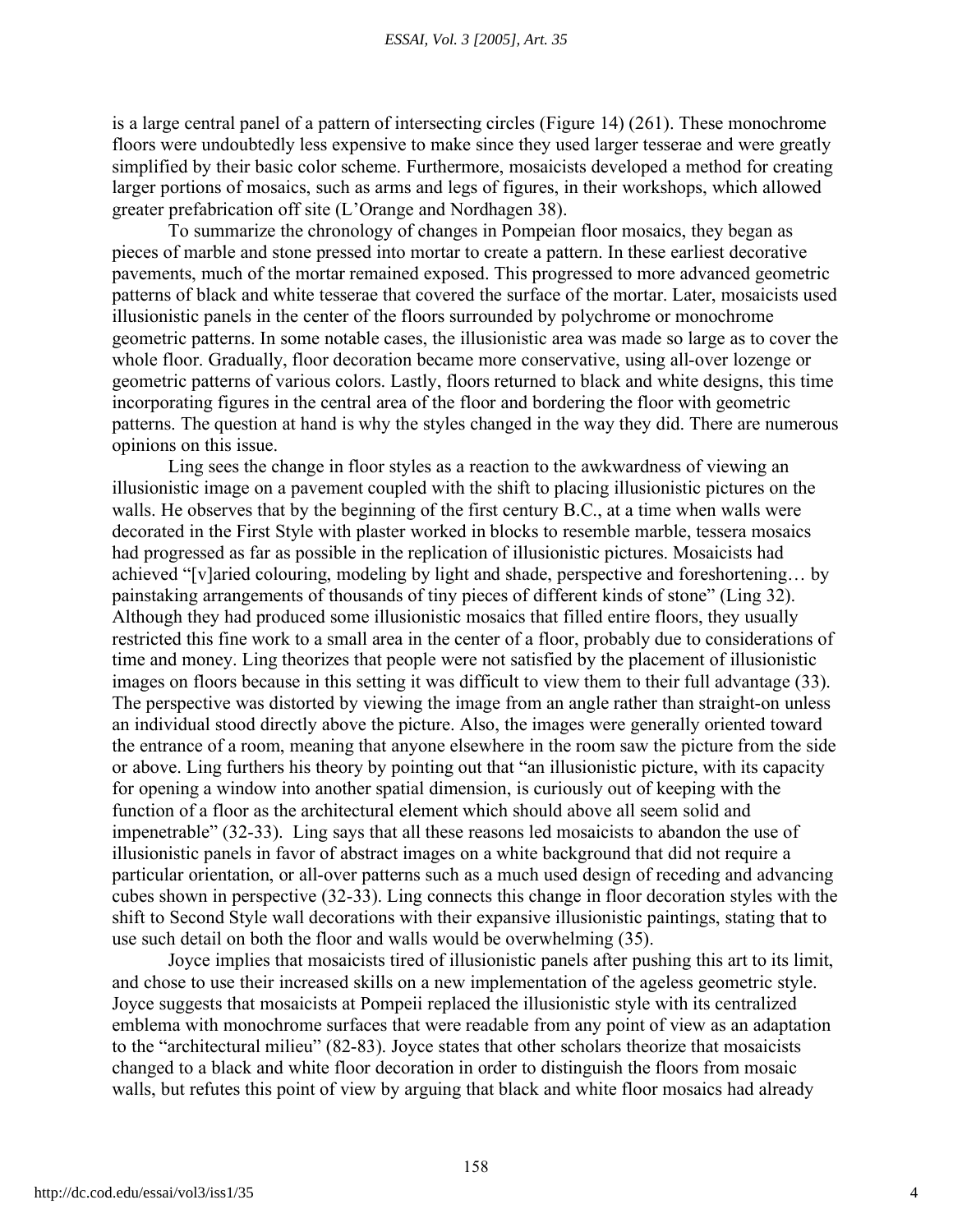become popular when walls were painted. Instead, Joyce argues, after mosaicists recovered from their initial enthusiasm with illusionistic panels, they returned to their traditional geometric style but now executed the designs with a tessellated technique and translated illusionistic motifs into monochromatic patterns (83). In other words, they took their new knowledge and implemented it on an old style.

Stewart observes, as Ling has, that the floor designs did not mimic wall designs in either their styles or images, but did seem to change somewhat in step with changes in wall design. Stewart also notes that the more elaborate illusionistic floor mosaics frequently accompanied the simpler First Style walls (93-94). Stewart concludes that mosaics served the function of decorating rooms in a grand or humble style, commenting on the wealth and status of their owners, while providing a durable and decorative floor. He attests that the variations in their appearances are the result of different levels of skill as well as different tastes and traditions (97).

Turner sees the shift from the labor intensive emblemata which were installed on site to the more practical and efficient workshop-produced designs as a means of meeting the demand for floor mosaics in "houses of every sort." This could also account for the shift towards emblema-free designs and the use of fewer colors and larger tesserae (160).

The change in the style of Pompeian floor mosaics from the elaborate illusionistic emblemata and whole-floor images to the more reserved black figure and geometric designs can be attributed to several factors all related to making the people within the room more at ease in the setting. Illusionistic images placed on a floor were disquieting because of the distortion caused by viewing them at an angle. Furthermore, these detailed pictures had inherent direction, and were meant to be viewed from a particular place within a room. When people were anywhere else within the room, which happened frequently, they would see the picture from the side or the top, which was not optimal. These challenges of distortion and orientation were met by moving to the use of simpler motifs and figures that were easily interpreted by the viewer from any angle. Several figures could be scattered across the white background of the floor in many different orientations, thus making every angle a comfortable one for viewing the design. Another factor that contributed to this change was the emergence of Second Style wall decorations. The placement of illusionistic images on both the wall and floor would be overwhelming, so subduing floor styles eliminated competition between the décor and provided illusonistic pictures optimal placement on walls. This combination of stylistic changes made rooms in Pompeian homes a more inviting and visually comfortable place to be.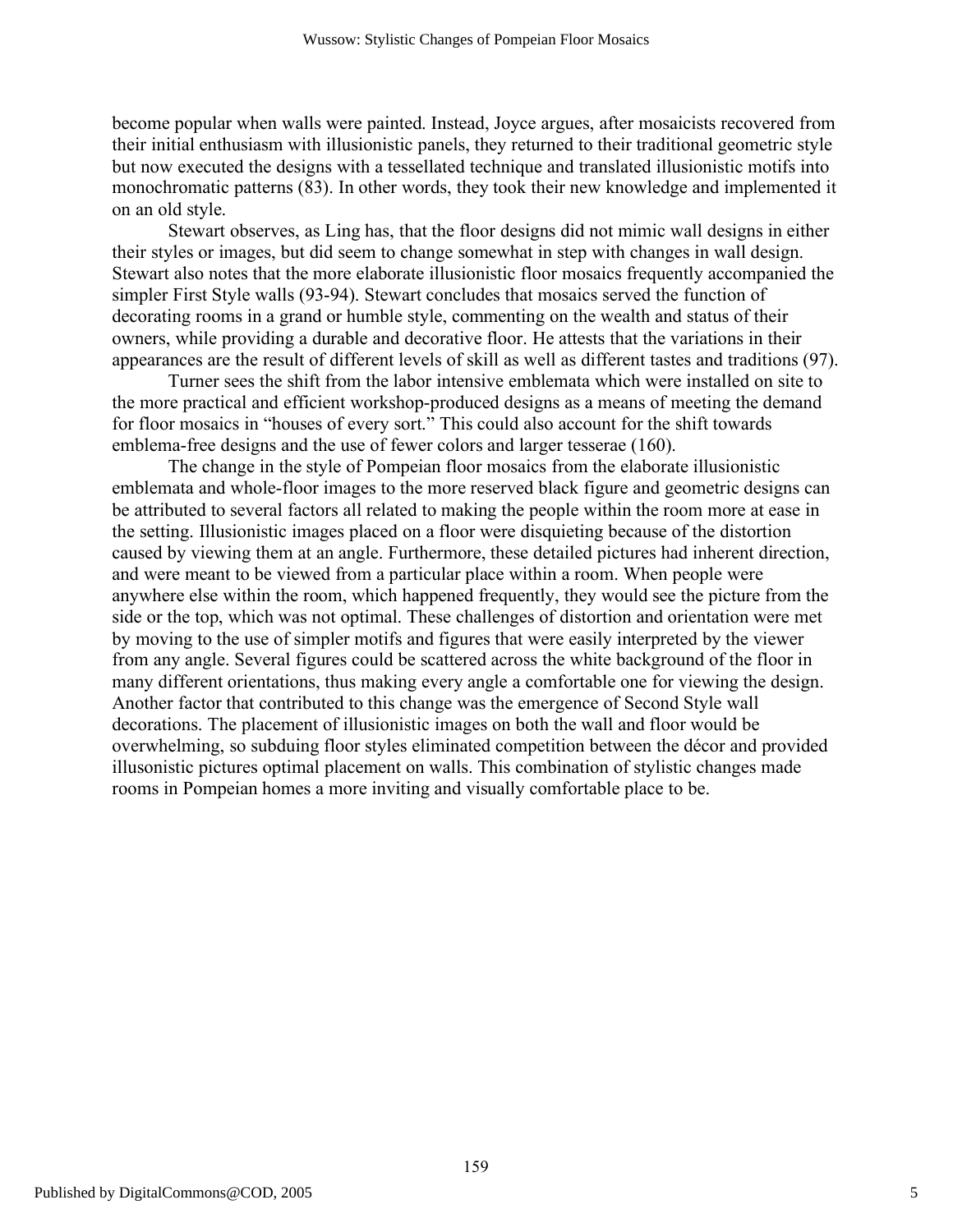#### *ESSAI, Vol. 3 [2005], Art. 35*

Figures



Figure 1: Pavement in House V 2 showing Figure 2: Pavement in House VIII 2,39 rows of dots covering floor showing imbrication in center of floor,

(Courtesy German Archaeological Institute, Rome:



surrounded by meander and dot borders.

(Courtesy German Archaeological Institute, Rome: Joyce Plate 33)



Figure 3: Pavement in House I 6,13 showing meander pattern in center of floor, with trellis and dot patterns.

(Courtesy German Archaeological Institute, Rome: Joyce Plate 33)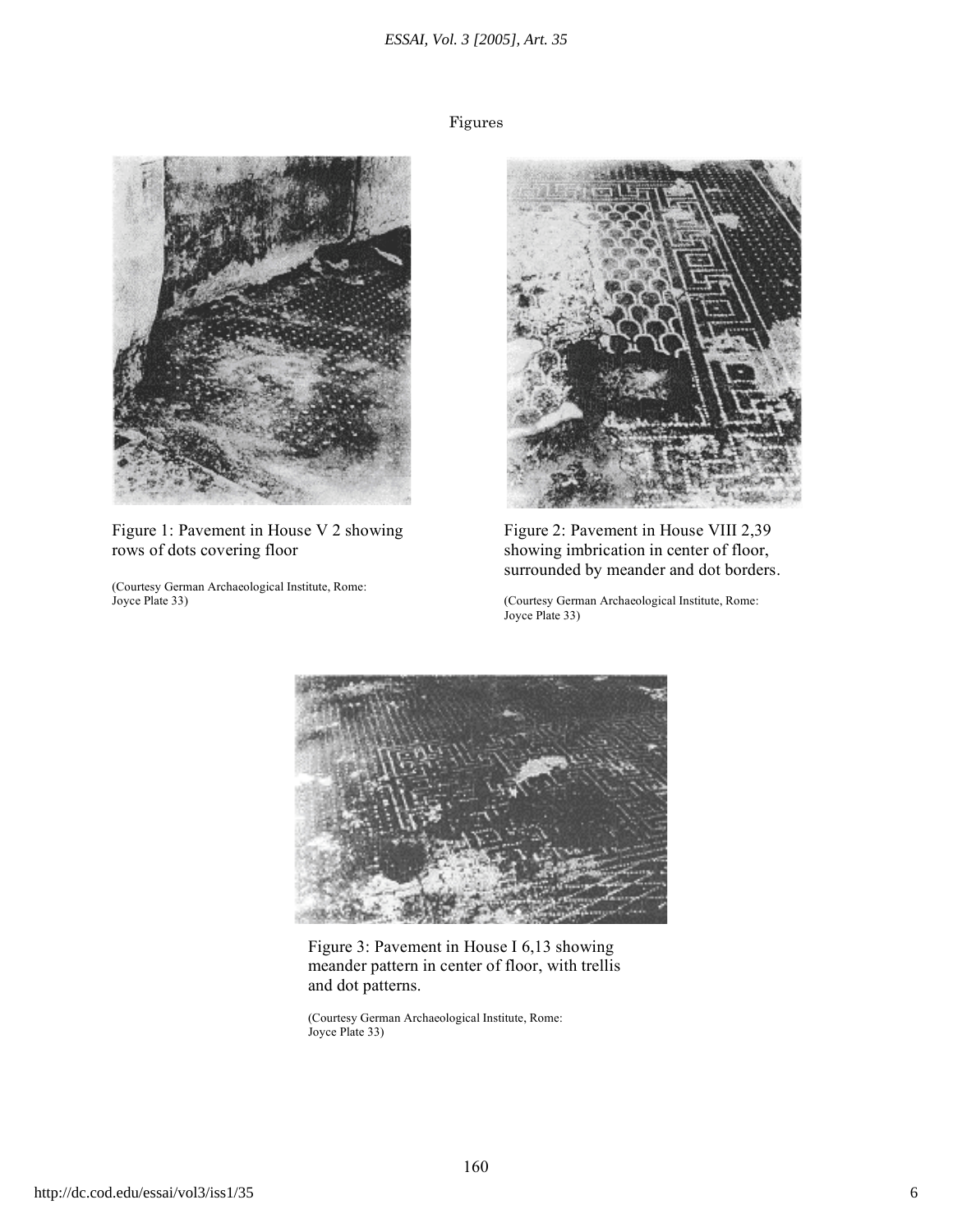

Figure 4: Imported emblema depicting a scene from a comedy by the playwright Menander, from Villa of Cicero.

(Getty Research Institute, Research Library, Wim Swaan Photograph Collection: Ling 15)



Figure 5: Emblema believed to have been transferred from one floor to another; from a cubiculum in House VI 15, 14.

(Strüwing Reklamefoto, Birkerod, Denmark: Ward-Perkins 138)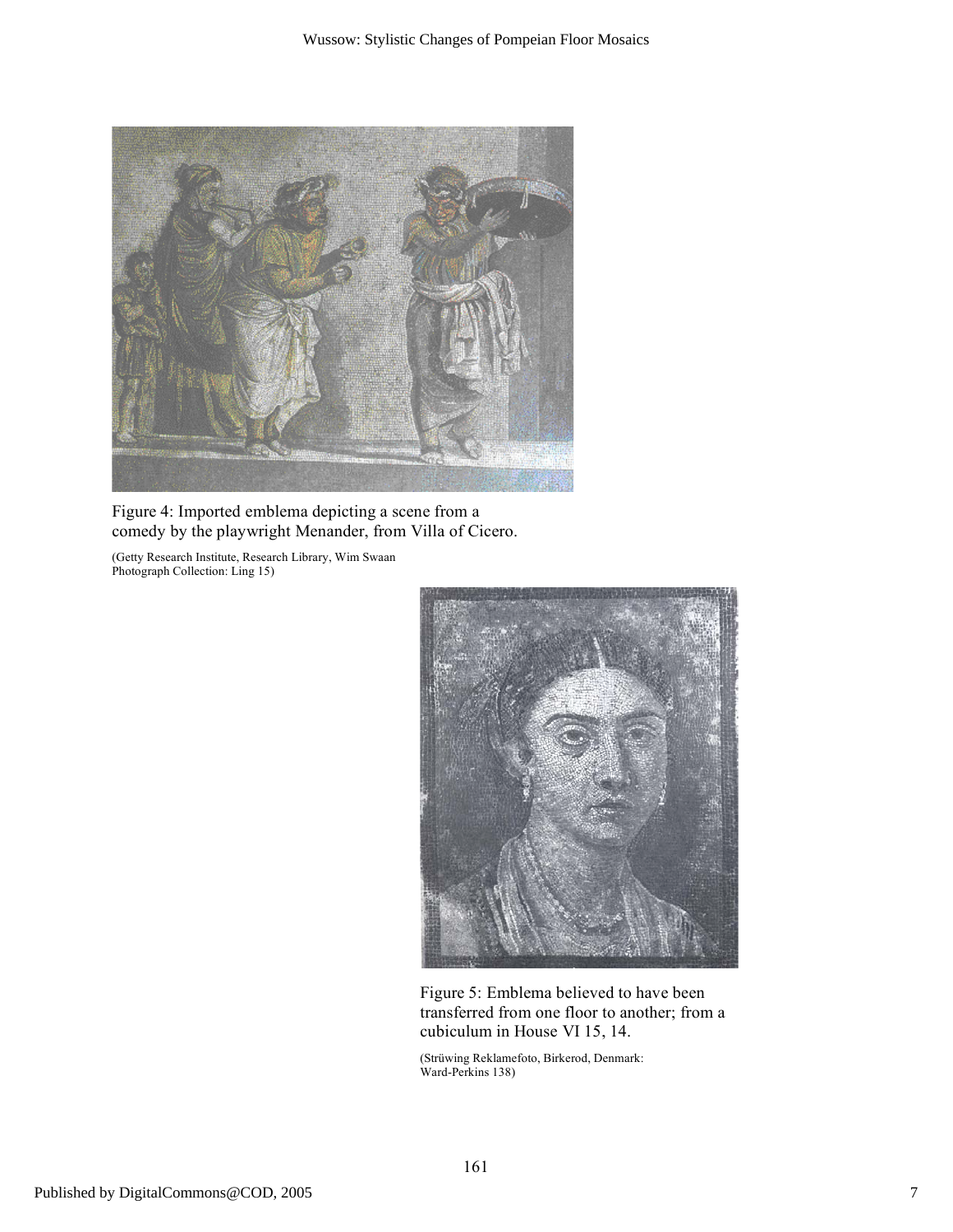

Figure 6: Alexander Mosaic (aka Battle of Issus) from the exedra in the House of the Faun. (Museo Nazionale, Naples: L'Orange Plate 9c)



Figure 7: Detail of Alexander Mosaic depicting Figure 8: Detail of Alexander Mosaic Alexander the Great.  $\blacksquare$  depicting Persian king Darius III.

(Museo Nazionale, Naples: L'Orange Plate 10) (Museo Nazionale, Naples: L'Orange Plate 11)

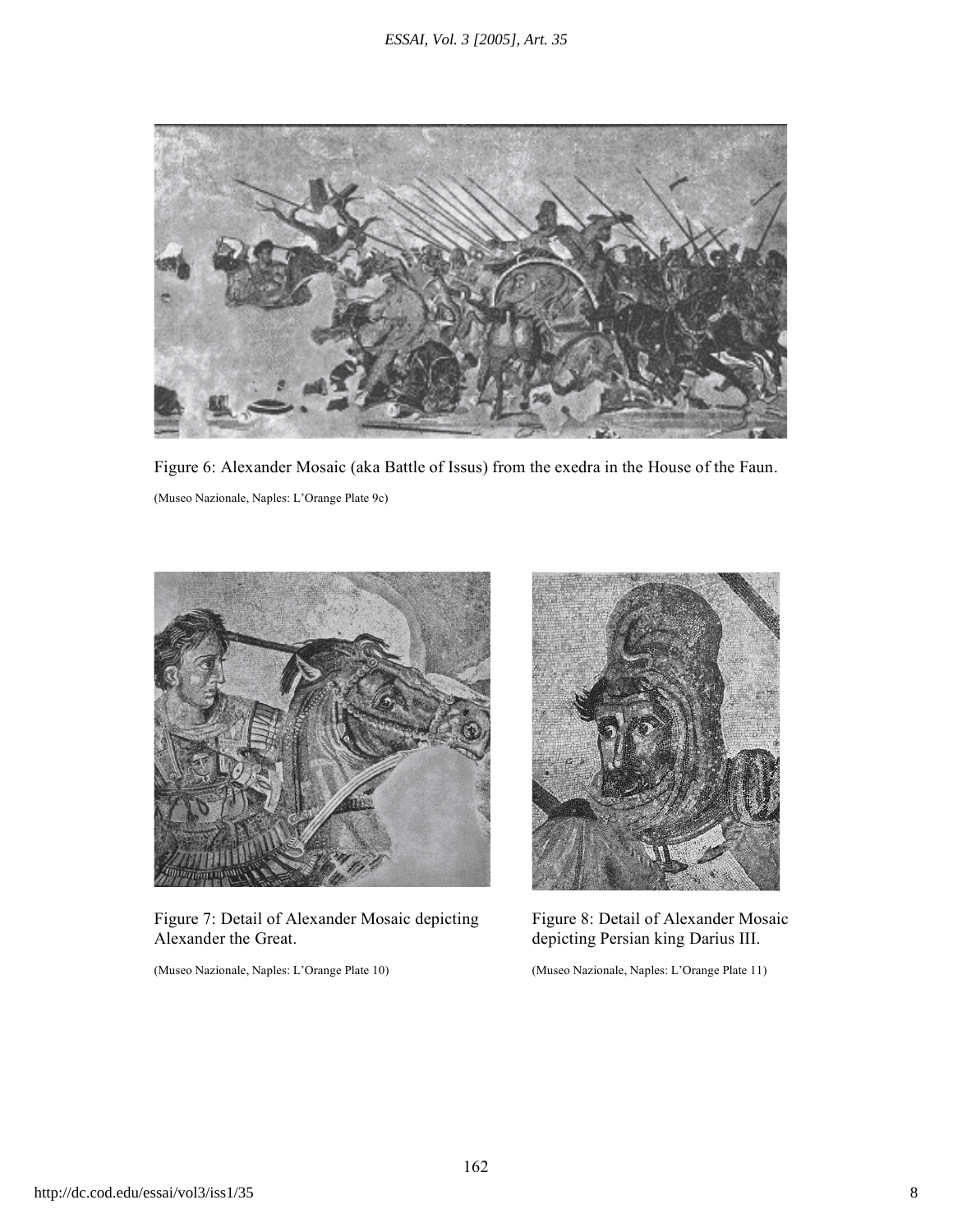

Figure 9: Perspectival cubes, *opus sectile* pavement in the House of the Faun.

(R.J. Ling: Ling 33)



of black figures combined with colored the Minotaur. figures.

(Leonard von Matt/Photo Researchers: Brilliant 191) (German Archaeological Institute, Berlin: Ling 39)



Figure 10: Mosaic floor of the Caldarium Figure 11: Labyrinth mosaic from the House of in the House of the Menander; an example the Labyrinth. Emblema shows Theseus killing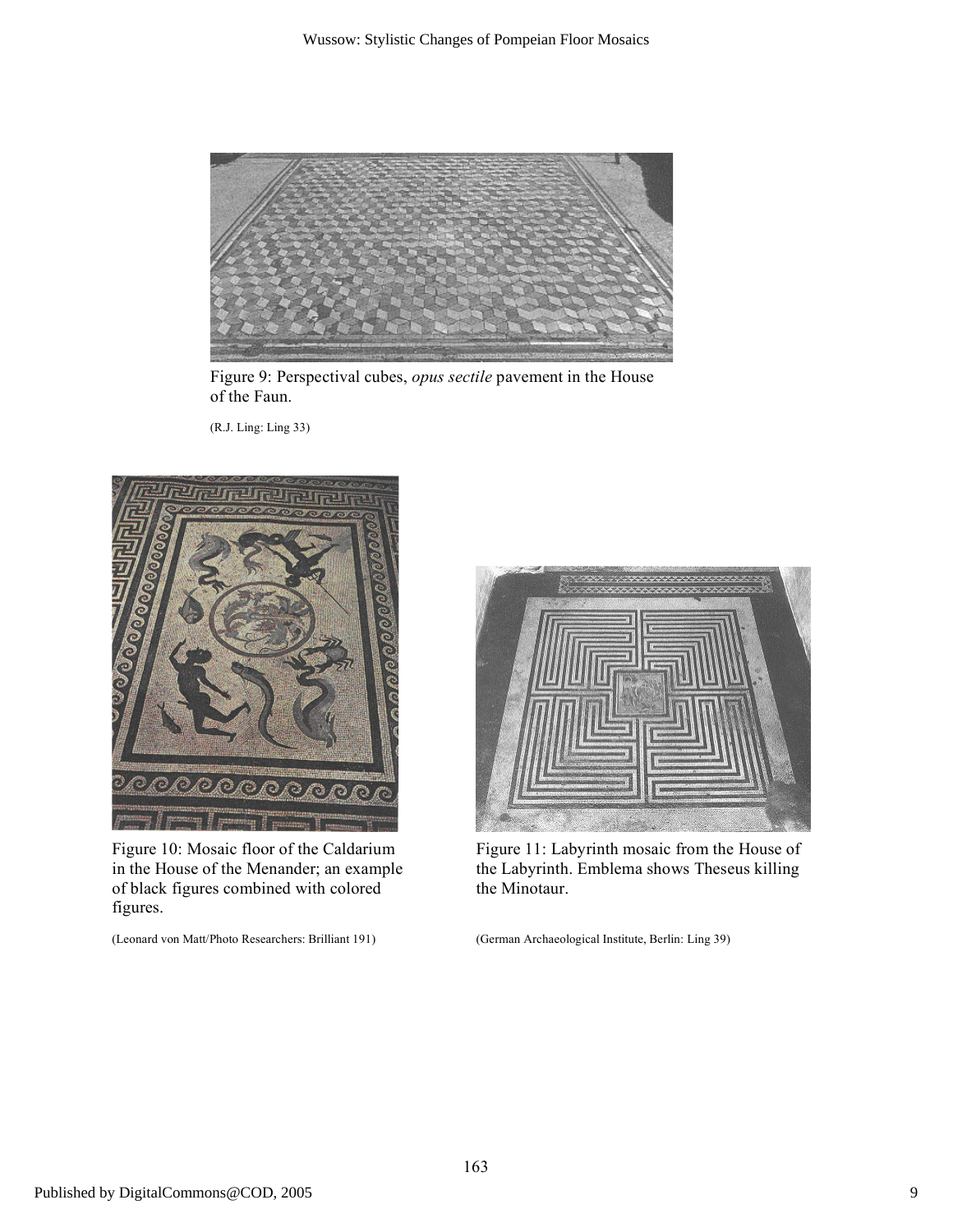

Figure 12: Mosaic in the entrance of the House Figure 13: Vestibule mosaic with of the Tragic Poet.  $guard dog$ .

Archaeology, Antioch Archive: Ling 40)



(Princeton University, Department of Art and (Museo Nazionale, Naples: L'Orange Plate 16b)



Figure 14: Intersecting circles; mosaic pavement in House VIII 2,1.

(Courtesy German Archaeological Institute, Rome: Joyce Plate 36)